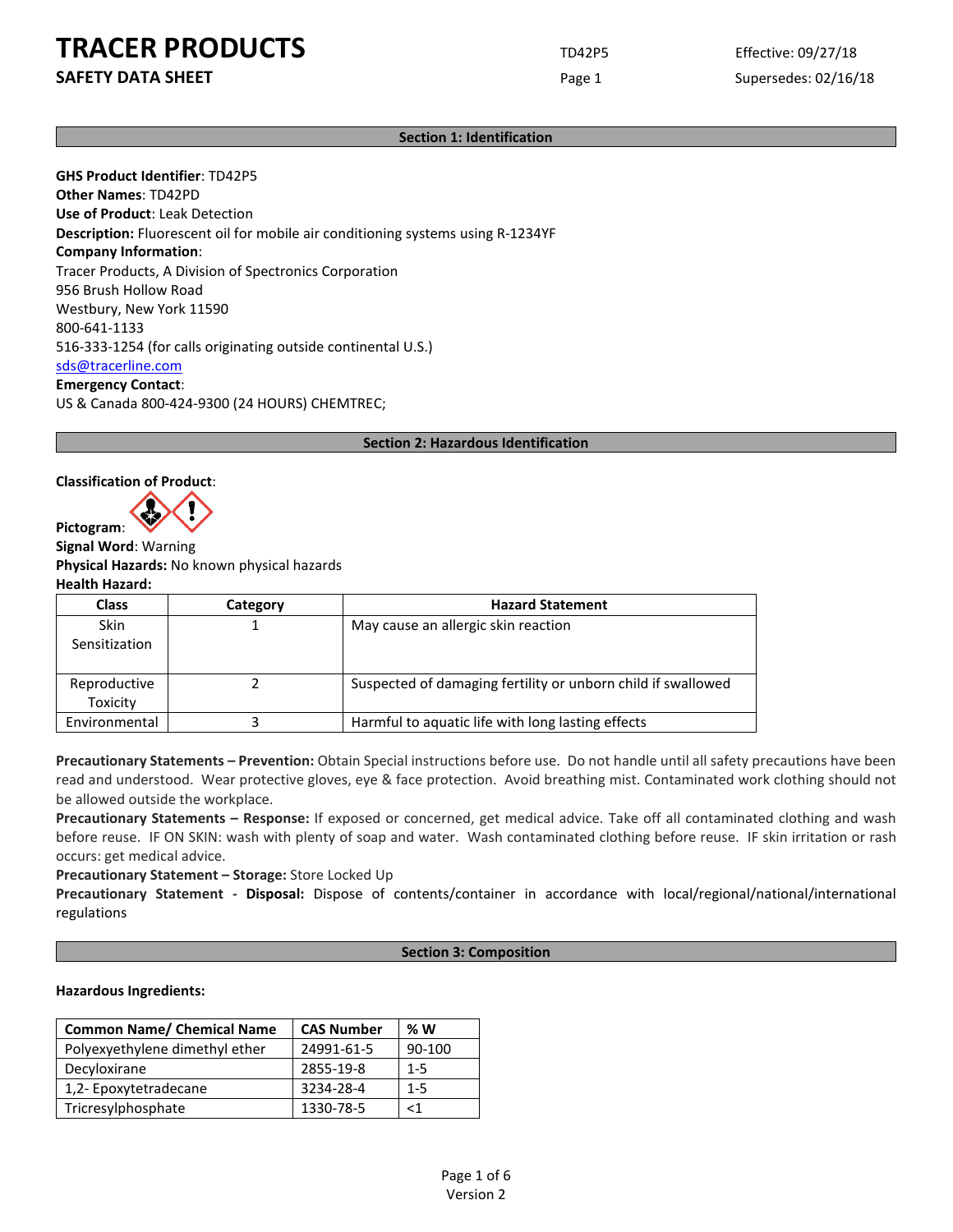**SAFETY DATA SHEET** SUPERFOUR CONSIDERING Page 2 Supersedes: 02/16/18

#### **Section 4: First-Aid Measures**

#### **Primary Routes of Exposure:**

**Inhalation**: Remove to fresh air. If symptoms develop, seek immediate medical attention. If not breathing, give artificial respiration. **Eye Contact**: Flush eyes with water for 15 minutes. If irritation develops, consult a physician.

**Skin Contact**: Wash affected area with soap and water and rinse thoroughly. If irritation develops, consult a physician.

**Ingestion**: Give water. Call a physician immediately. Do not induce vomiting.

**Aggravation of Existing Conditions:** Exposure to this product is not expected to contribute to, worsen or aggravate any existing medical conditions.

**Most Important Symptom**: Treat symptomatically.

#### **Section 5: Fire-Fighting Measures**

**Extinguishing Media:** Based on the NFPA guide, use dry chemical, carbon dioxide, water mist, water jet sprays, halogen, or alcohol foam suitable for Class B fires. Use water to cool containers exposed to fire. For large fires, use water spray, fog or alcohol foam, thoroughly drenching the burning material.

**Unsuitable Extinguishing Media:** High volume water with full jet. Oxidizers and reducers.

**Unusual Fire and Hazardous Combustion and Decomposition Products:** Smoke, soot, and toxic/irritating fumes (i.e., carbon dioxide, carbon monoxide, etc.). Oxides of nitrogen and carbon.

**Fire and Explosion Hazards:** May liberate irritating or toxic vapors during combustion or decomposition.

**Fire-Fighting Procedures/Equipment:** Fire fighters and others who may be exposed to the products of combustion should be equipped with NIOSH-approved, positive-pressure, self-contained breathing apparatus (SCBA) and full protective clothing. Water can be used to cool and protect containers and surroundings.

#### **Section 6: Accidental Release Measures**

#### **Non-Emergency Personnel**:

General Advice: Avoid inhalation and contact with skin, eyes, or clothing. Wash hands and face before eating, drinking, or using tobacco products.

Personal Protective Equipment Needed: Wear impervious gloves, shoes, and protective clothing

#### **Emergency Personnel**:

Suitable Protective Gear: Wear impervious gloves, shoes and protective clothing.

Unsuitable Protective Gear: Not Applicable

**Environmental Precautions**: Prevent any contamination of local soils and water supply. Prevent ground water infiltration or any ground penetration. Avoid the spreading or entering into watercourses by using sand, soil, or other types of barriers. If contamination into water course or sewage system, alert appropriate authorities.

#### **Containment/Clean-up Methods**:

Containment & Recovery of Product: Contain with absorbent material, such as clay, soil, universal binding medium, or any commercially available absorbent. Shovel reclaimed dye and absorbent into a recovery or salvage drums for disposal. For larger spills, transfer to a salvage tank for recovery or safe disposal. Any residues should be treated like a small spill. This is not a RCRA hazardous waste per Title 40 CFR 261. Stop material from contaminating soil, or from entering sewers or bodies of water. For larger spills, transfer to a salvage tank for safe recovery/disposal. Residues are treated as small spills.

Disposal**:** Either incinerate or land fill in accordance with applicable local, state and federal regulations.

#### **Section 7: Handling and Storage**

**Handling Precautions:** Use product only in well ventilated areas. Avoid breathing in mists or vapors from a heated product. Avoid formation of mists. Avoid heating product near flash point. Avoid prolonged or repeated contact with skin. Handle in ambient temperature.

**Storage Conditions:** Store in a cool, dry, well-ventilated area away from heat, ignition sources, and direct sunlight. Always keep containers tightly closed. Store away from oxidizing and reducing agents.

**Personal Hygiene:** Wash hands before breaks and at the end of the work day. Do not carry cleaning clothes used to absorb product in clothing. General hygiene measures for chemicals apply.

**Empty Container Precautions:** Do not reuse empty container for any purpose.

Page 2 of 6 Version 2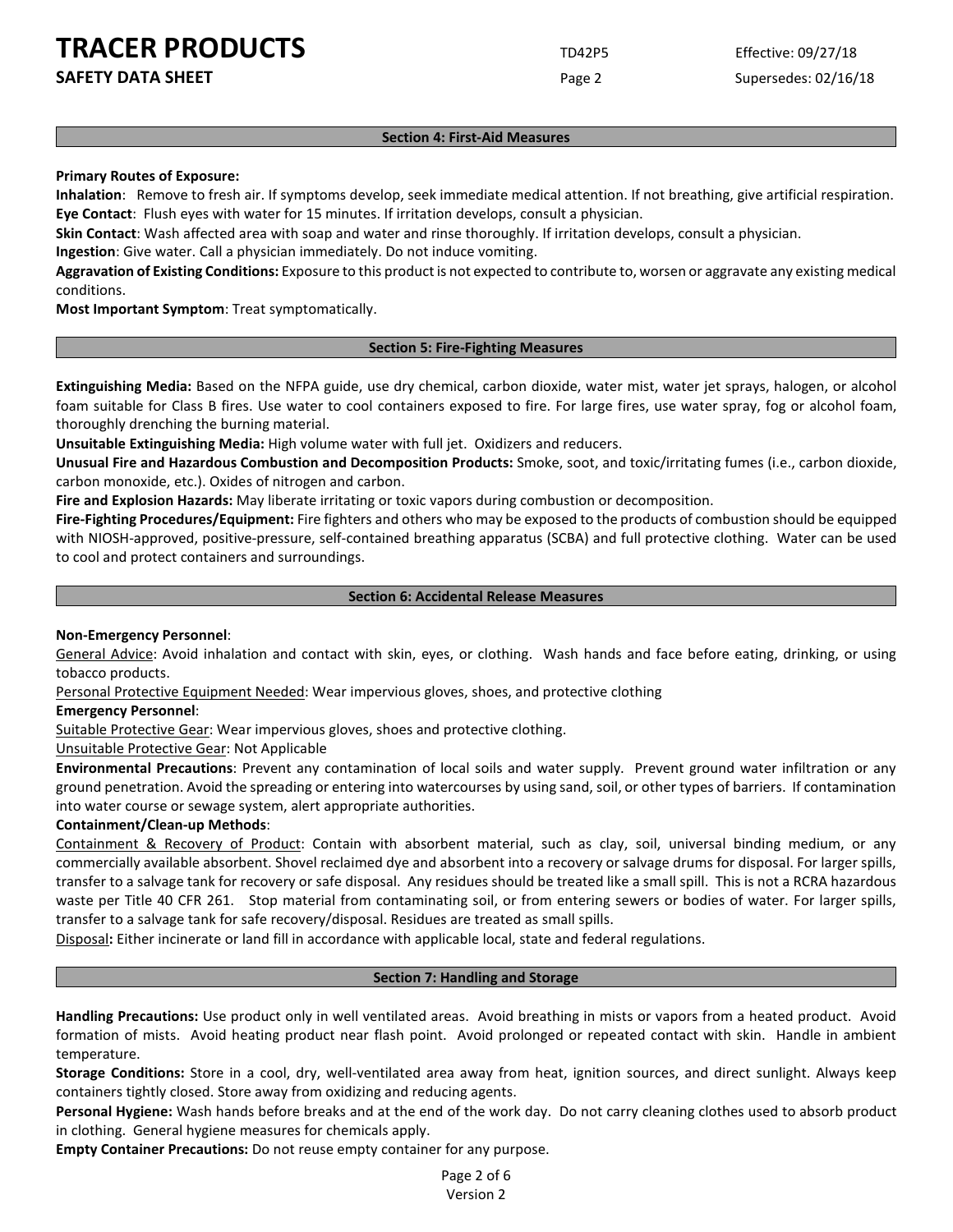**SAFETY DATA SHEET** SUPERFOUR CONSUMING THE Page 3 Supersedes: 02/16/18

#### **Section 8: Exposure Controls/Personal Protection**

**Occupational Exposure Limits**: No exposure limits have been established for this product.

**Biological Exposure Limits**: No data available

**Engineering Controls/Ventilation**: Maintain airborne concentrations below the established exposure limits by providing adequate ventilation. General (dilution) ventilation should be acceptable. Additional local exhaust ventilation is recommended where dusts, mists or vapors may be released.

**Personal Protective Equipment**:

Respiratory Protection: Avoid breathing vapor and/or mist. If occupational exposure limits are exceeded wear NIOSH/OSHA approved equipment. Use a respiratory protection fitted with a combination filter A-P3 for short term use. High airborne concentrations may necessitate the use of self-contained breathing apparatus (SCBA) or a supplied air respirator. Respiratory protection programs must be in compliance with 29 CFR 1910.134.

Skin Protection: Wear protective clothing and appropriate impervious gloves.

Eye Protection: Wear safety goggles with peripheral coverage approved to EU Standard EN 166, AS/NZS 1337. An eye wash facility should be readily available.

Hand Protection: When in contact with material, be sure to use proper gloves approved to standards (Europe: EN 374, U.S.: F739, & AS/NZS: 2161). Gloves made from neoprene, nitrile or butyl rubber may provide suitable chemical protection.

Hygiene Measures: Wash thoroughly after handling, especially before eating, drinking, smoking, or using restroom facilities.

#### **Section 9: Physical and Chemical Properties**

**Physical State**: Liquid **Appearance**: Pale yellow **Odor**: Mild **Odor Threshold**: No data available **pH**: No data available **Melting/ Freezing Point**: No data available **Boiling Point**/**Boiling Range**: No data available **Flash Point:** 367°F (186°C) **Evaporative Rate**: No data available **Solid/Gas Flammability**: No data available **Upper/Lower Explosive Limit**: No data available **Vapor Pressure 68**° **F (20**° **C)**: <0.01 mmHg @ 20° C **Vapor Density (Air=1)**: No data available **Relative Density**: 0.98 **Solubility in Water**: Insoluble **Partition Coefficient: n-octanol/water**: No data available **Auto-ignition Temperature**: No data available **Decomposition Temperature**: >392° F (200° C) **Viscosity at 40°C:** 42.71 cSt **Viscosity at 100°C: 9.56 cSt** 

#### **Section 10: Stability and Reactivity**

**Reactivity**: This product is non-reactive under ambient conditions

Stability: Stable under normal conditions of use. Can decompose slowly with localized heating over 300°C

**Conditions to Avoid**: High temperatures & a source of ignition. Toxic fumes may be released if product is heated above decomposition point.

**Incompatible Materials**: Strong Acids, Strong oxidizing agents, and Reducing agents

Hazardous Decomposition Products: In the event of combustion, CO and CO<sub>2</sub> will be formed.

**Hazardous Polymerization**: Will not occur

#### **Section 11: Toxicological Information**

Page 3 of 6 Version 2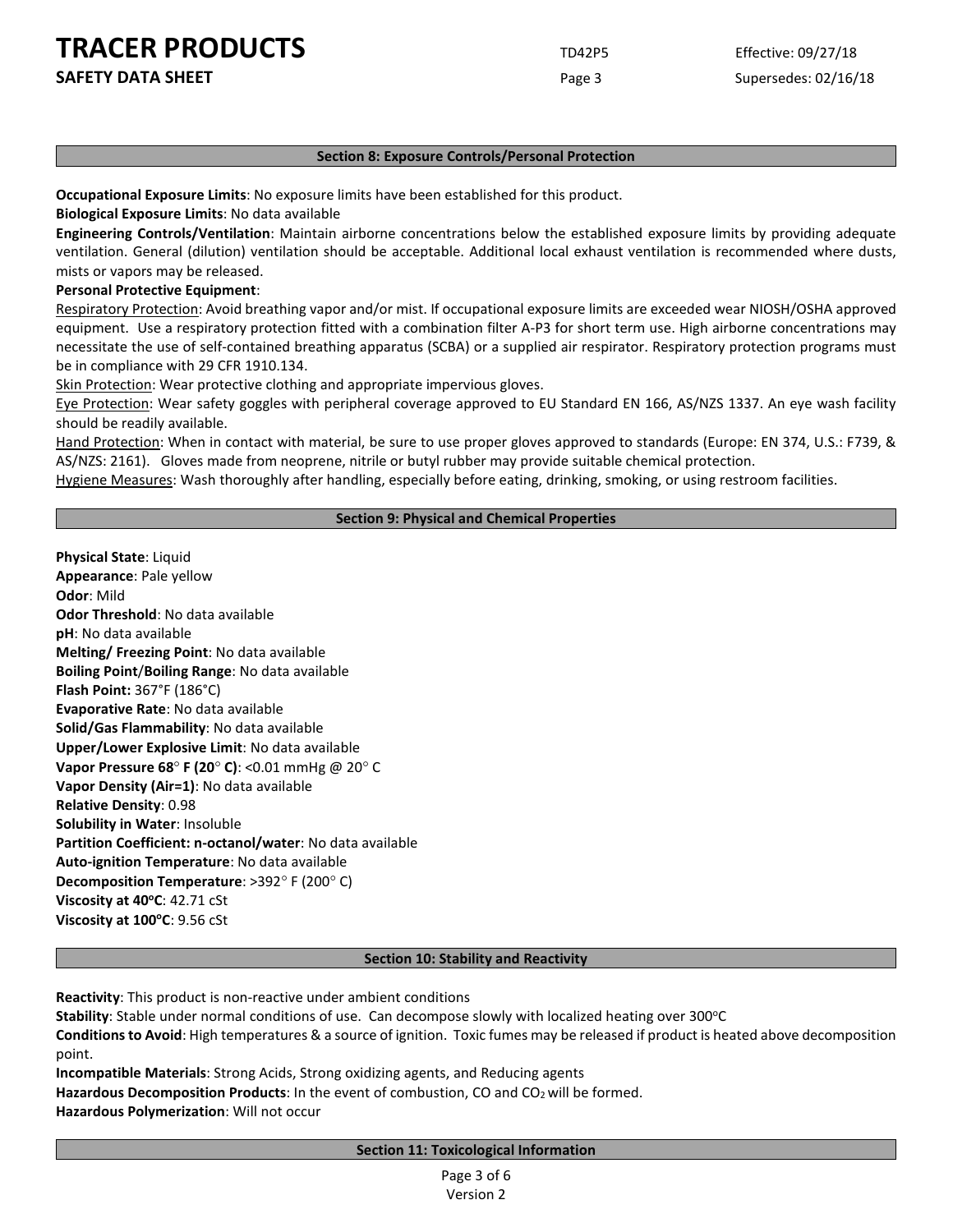**SAFETY DATA SHEET** SUPERFOUR Page 4 Supersedes: 02/16/18

|                             |        | Polyoxyethylene<br><b>Dimethyl Ether</b> | <b>Decyloxirane</b> | 1,2 - Epoxytetradecane | Tricresylphospahte |
|-----------------------------|--------|------------------------------------------|---------------------|------------------------|--------------------|
| Oral LD <sub>50</sub>       | Rat    | >2,000 mg/kg                             | >2,000 mg/kg        | >2,000 mg/kg           | >2,000 mg/kg       |
| Dermal LD <sub>50</sub>     | Rabbit | >2,000 mg/kg                             | >2,000 mg/kg        | >2,000 mg/kg           | >2,000 mg/kg       |
| Inhalation LC <sub>50</sub> | Rat    | $>11.1$ mg/l                             | $>11.1$ mg/l        | $>11.1$ mg/l           | $>11.1$ mg/l       |
| Eye Irritation              | Rabbit | <b>Mild Irritation</b>                   | Mild Irritation     | Irritant               | Irritant           |
| Skin Irritation             | Rabbit | Irritant                                 | Irritant            | Irritant               | Irritant           |

**Carcinogenicity**: According to ACGIH, IARC, NTP, and OSHA, this product is not a hazardous carcinogen to humans. **Reproductive Toxicity**: No data available

**STOT-single exposure**: May cause an allergic skin reaction

**STOT-repeated exposure**: No data available

**Aspiration Hazard**: Not an aspiration hazard

**Likely Routes of Exposure**: Eyes, skin and respiratory tract

#### **Symptoms**:

Eye Contact: May cause serious irritation

Skin Contact: Causes skin irritation

Inhalation: May cause mild irritation

Ingestion: May cause gastrointestinal irritation

#### **Section 12: Ecological Information**

#### **Toxicity**:

|                                 | <b>Polyoxyethylene Dimethyl Ether</b> | <b>Decyloxirane</b> | 1,2 - Epoxytetradecane | Tricresylphospahte |
|---------------------------------|---------------------------------------|---------------------|------------------------|--------------------|
| Fish $LL_{50}$ 96hr mg/l        | No data available                     | No data available   | No data available      | 0.6                |
| Crustacean $LL_{50}$ 96hr. mg/l | No data available                     | No data available   | No data available      | >1.000             |
| Algae NOEL 72hr. mg/l           | No data available                     | No data available   | No data available      | .404               |

**Persistence & Degradability**: No data available **Bioaccumulation Potential**: No data available **Mobility in Soil**: No data available

#### **Section 13: Disposal Considerations**

**General Statements:** Federal regulations may apply to empty container. State and/or local regulations may be different.

**Disposal:** Recover or recycle if possible, otherwise, dispose of in accordance with all local, state, and federal regulations. Sewage disposal is discouraged

**Special Instructions:** Be sure to contact the appropriate government environmental agencies if further guidance is required. Do not remove labels from container until container is cleaned properly. Containers can be reused or disposed of by landfill or incineration if appropriate to local law. Water with cleaning agents is required

**Hazardous Waste Number:** Not a RCRA hazardous waste

#### **Section 14: Transportation**

**49 CFR:**

**DOT Shipping Name:** Environmentally hazardous substance, liquid, n.o.s (Decyloxirane, Dodecyloxirane) **Transport Hazard Class:** 9 **DOT Identification No.:** UN3082 **Packing Group:** III **DOT Label:** 9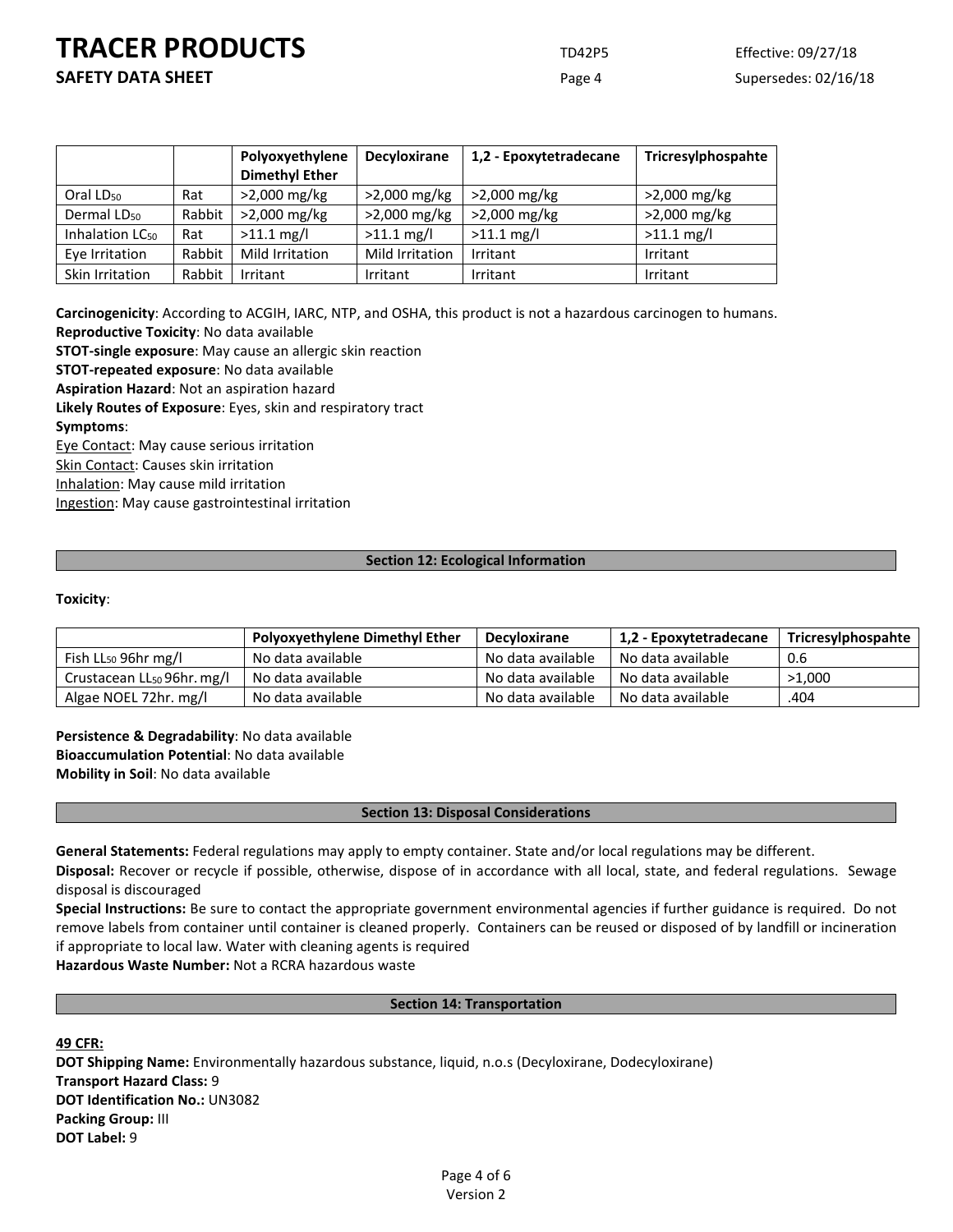**SAFETY DATA SHEET** SUPERFOUR CONSIDERING Page 5 Supersedes: 02/16/18

**Special Provisions:** 8, 146, 173, 335, IB3, T4, TP1, TP29 **Exceptions:** 155 **Non-Bulk:** 203 **Bulk:** 241 **Quantity Limits:** No limit **Transport by Road/Rail (ADR/RID): Proper Shipping Name:** Environmentally hazardous substance, liquid, n.o.s (Decyloxirane, Dodecyloxirane) **UN Identification No.:** UN3082 **Transport Hazard Class:** 9 **Packing Group:** III **LQ: 5L Environmental Hazard:** Yes **Tunnel Restriction Code:** Not Applicable **Transport by Sea (IMDG): Proper Shipping Name:** Environmentally hazardous substance, liquid, n.o.s (Decyloxirane, Dodecyloxirane) **UN Identification No.:** UN3082 **Transport Hazard Class:** 9 **Packing Group:** III **EmS:** F-A, S-F **Marine Pollutant:** Ye **Environmental Hazard:** Yes **Transport by Air (IATA): Proper Shipping Name:** Environmentally hazardous substance, liquid, n.o.s (Decyloxirane, Dodecyloxirane) **UN Identification No.:** UN3082 **Transport Hazard Class:** 9 **Packing Group:** III **Environmental Hazard:** Yes **Special Precautions for User:** Unless otherwise specified, general measures for safe transport must be followed **Transport in Bulk:** Not Applicable

#### **Section 15: Regulatory Information**

#### **Inventory Status:**

| Inventory                                                                     | <b>Status</b>                      |  |
|-------------------------------------------------------------------------------|------------------------------------|--|
| <b>U.S. TSCA Inventory</b>                                                    | Listed                             |  |
| <b>Canadian Domestic Substances List (DSL)</b>                                | One or more ingredients not listed |  |
| <b>Australian Inventory of Chemical Substances (AICS)</b>                     | One or more ingredients not listed |  |
| <b>European Inventory of Existing Commercial Chemical Substances (EINECS)</b> | Listed                             |  |
| Japan Inventory of Existing and New Substances (ENCS)                         | One or more ingredients not listed |  |
| <b>Korea Existing Chemical Inventory (KECI)</b>                               | One or more ingredients not listed |  |
| <b>China Inventory of Existing Chemical Substances (IECSC)</b>                | One or more ingredients not listed |  |
| <b>Philippine Inventory of Chemicals (PICCS)</b>                              | One or more ingredients not listed |  |

**SARA Title III Information**: This product contains no chemicals subject to the reporting requirements of Section 313 of the emergency planning and community right to know act.

**SARA - Section 302-Extremely Hazardous Substances:** No regulated ingredients.

**SARA - Section 302-Reportable Quantity:** None.

**SARA - Section 311/312-Hazard Categories:**

Fire Hazard: No

Sudden Release of Pressure Hazard: No Reactivity Hazard: No Immediate (Acute) Health Hazard: Yes